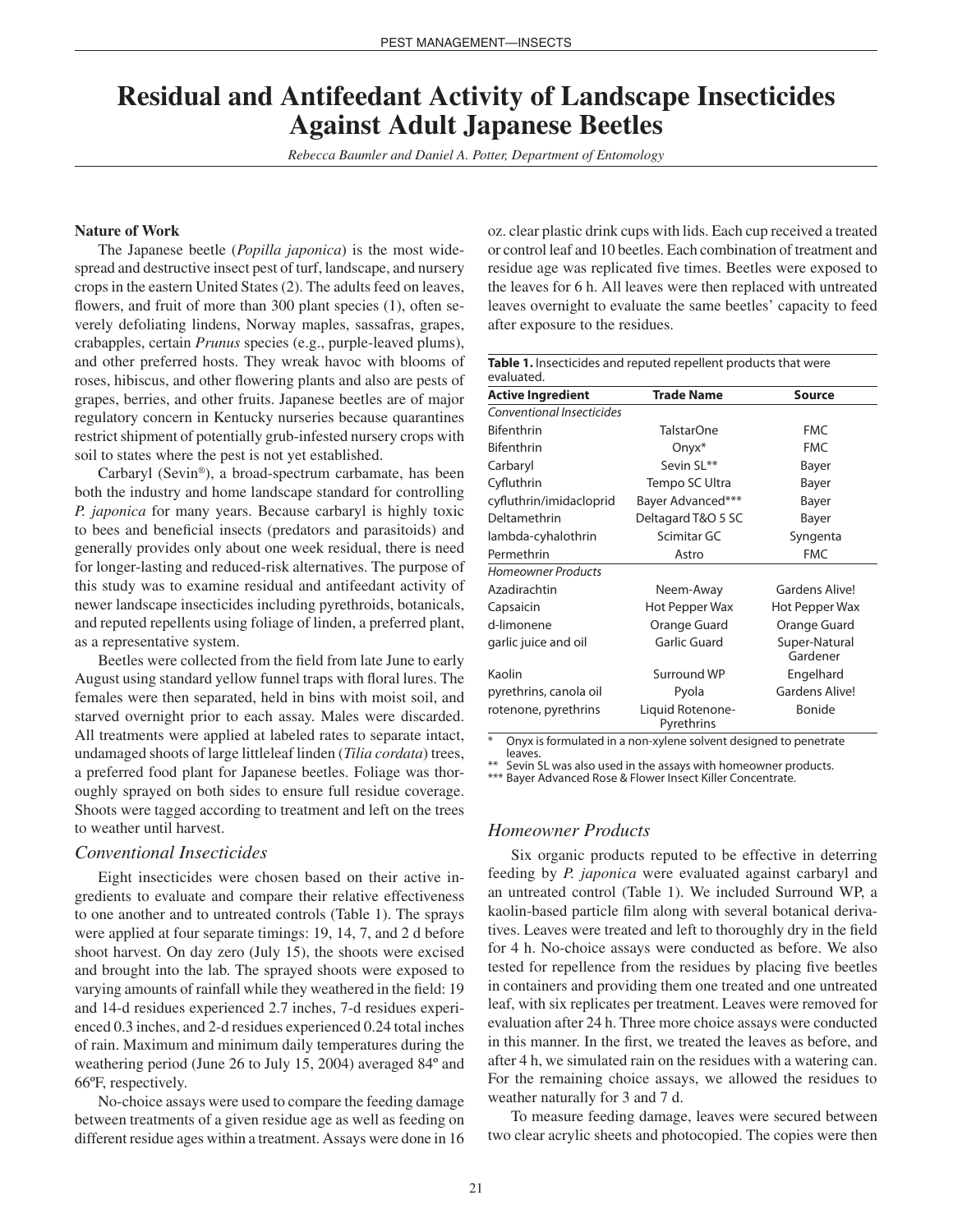electronically scanned, and the eaten areas of the leaves were measured digitally using Adobe Photoshop 7.0. The areas were then recorded and converted from pixels to square millimeters.

### **Results and Discussion**

### *Conventional Insecticides*

- Weathered residues of TalstarOne, Onyx (data not shown), Tempo, Deltagard, and Scimitar provided 94 to100% protection of linden foliage for at least 19 days (Figure 1). Nearly all of the beetles were killed outright so there was little or no feeding damage when they were provided a second, untreated leaf.
- Sevin SL and Astro also provided significant protection (74 and 85% reduction in initial feeding, respectively, on 19-dold residues). However, beetles exposed to older residues of those products generally recovered and fed when provided a second, untreated leaf.
- The Bayer Advanced product (cyfluthrin and imidacloprid) also reduced initial feeding by 73 to 84% for as long as 19 days, but most of the exposed beetles recovered and fed as much as the control group when provided a second, untreated leaf.

*Figure 1. Japanese beetle feeding damage (mean ± SE) on linden leaves with different-aged residues of foliar insecticides (professional products). Shoots were pre-sprayed and residues were allowed to weather in the field. Treated leaves were then harvested and challenged with 10 female beetles for 6 h.* 



### *Homeowner Products*

- In the no-choice test, 4-h-old, dry residues of Sevin, Pyola, and Neem-Away significantly reduced feeding (99, 97, and 68%, respectively) relative to untreated controls (Figure 2). Pepper wax and Surround did not reduce feeding.
- Sevin was the only homeowner product that killed the beetles, although they were noticeably intoxicated by Pyola. These treatments reduced subsequent feeding by 100 and 77%, respectively.
- Neem-Away provided short-term deterrence, but its effectiveness was reduced by simulated rain (Figures 3, 4).
- Garlic Guard and Orange Guard caused severe phytotoxicity.
- Pyola significantly deterred feeding for at least three days, but was no longer active after seven days. Simulated rain did not reduce its short-term effectiveness (Figures 3, 4).
- None of the other homeowner products (i.e., Hot Pepper Wax, Orange Guard, Garlic Guard, Surround, or Rotenone/ pyrethins) protected linden leaves in choice tests.

*Figure 2. Japanese beetle feeding damage (mean ± SE) on linden leaves with 4-h-old dry residues of selected homeowner products. Treated leaves were challenged with 10 female beetles for 6 h.* 



*Figure 3. Feeding deterrence of different-aged residues of Pyola (pyrethrins and canola oil) and Neem-Away (azadirachtin) versus Japanese beetles in paired choice tests. To test for rainfastness, leaves with dry residues were drenched (2.54 cm of water) with a sprinkling can, then allowed to dry before the challenge.*